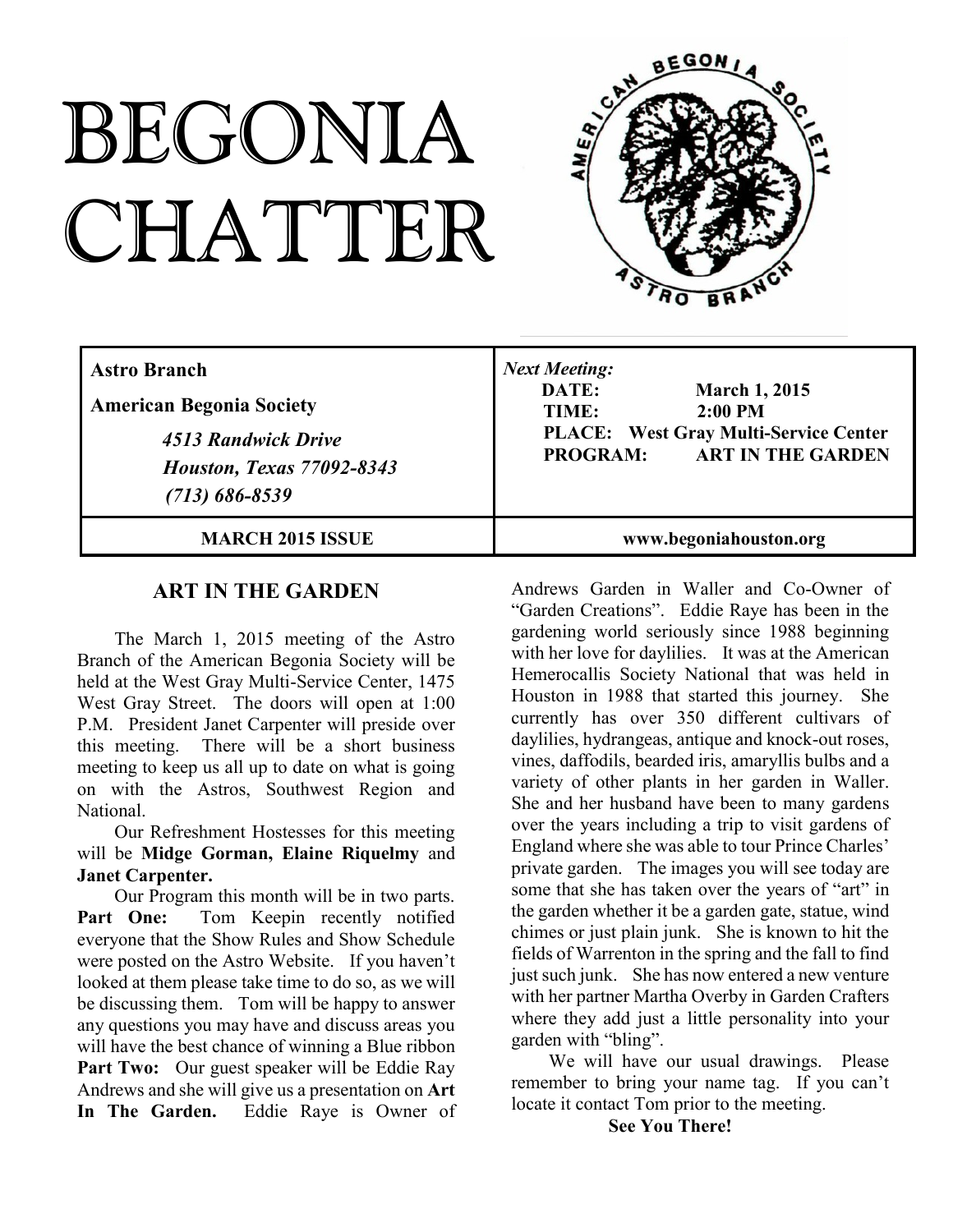## **MINUTES OF THE FEBRUARY 1, 2015 MEETING**

The February 1, 2015 meeting of Astro Branch of The American Begonia Society was held at the West Gray Multi-Service Center located at 1475 West Gray Street in Activity Room 1.

The meeting was called to order by President, Janet Carpenter, at 2:10 P.M. Janet thanked our refreshment host/hostesses who were **Donna McGraw, Donna Williams** and **Johnny Williams.**

The Minutes from the January 4th meeting were published in the Begonia Chatter and were approved with no changes.

Treasurer Tom Keepin reported that our checking account is still quite healthy.

Cheryl Lenert then presented a beautiful plaque to Susan Daugherty for her excellent service to the club as President for the last two years.

Ruby Lewellyn, Sunshine Chair, asked if there were any members who needed cards and none were reported.

Begonia of the Month and Companion plants. Tom told us that he had received cuttings of B. 'Looking Glass' and B. 'Bill Byron' from JJL. Brenda Andrews brought a huge B. 'Dangling Pearls' plant that was showing pink flowers. Tom said that it must have been mislabeled because B. 'Dangling Pearls' only produces white flowers. He said that this plant must be B. 'Russian Sabers'. Both plants are from the same hybridizer. The lesson for all of us is to be careful because mislabeling does occur sometimes with vendors.

Brenda reported that she had heard from Orville and Mildred Love and Shirll and Allan Manes and all are doing well.

Janet then turned the meeting over to Vice President Johnny Williams, who led the program for this meeting which was "Preparing our Plants for Show". We are hosting the 2015 Southwest Region Get-together on May  $21 - 23$  at the Sheraton Brookhollow. Cheryl Lenert said she wants every member to exhibit something at the show. It doesn't have to be a plant. It can be artwork, photographs, etc. but it does have to be begonia related. She also will need auction items and things for the "goody bags".

Johnny then held up a number of plants that had been brought in by members to be critiqued by Tom and Cheryl as to whether they could be made show worthy in the time we have left. This was very interesting and informative. They stated that damaged leaves should be removed now and that plants and pots must be very clean before entry. It will be extremely important to read the schedules carefully for details and rules. For example, decorative pots and white pots cannot be entered. Terrariums cannot have plastic wrap on top but need a clear glass or plexiglass type top.

The meeting was then adjourned for good and drawings for the Name Tag, Door Prize and Raffle Plants.

Winners were as follows:

#### **Door Prize**

Tulips in a candy-filled vase were won by Glenda Perry.

A red Anthurium Andraeanum was won by Molly Reed

## **Raffle**

B. 'Cowardly Lion' was won by Midge Gorman

B. 'Orpha C. Fox' was won by Jane Anderson

#### **Name Tag**

B. 'Kristy' was won by Geanie Riggs

B. 'Hot Tamale' was won by Jane Anderson

Respectfully submitted, Donna Williams, Secretary

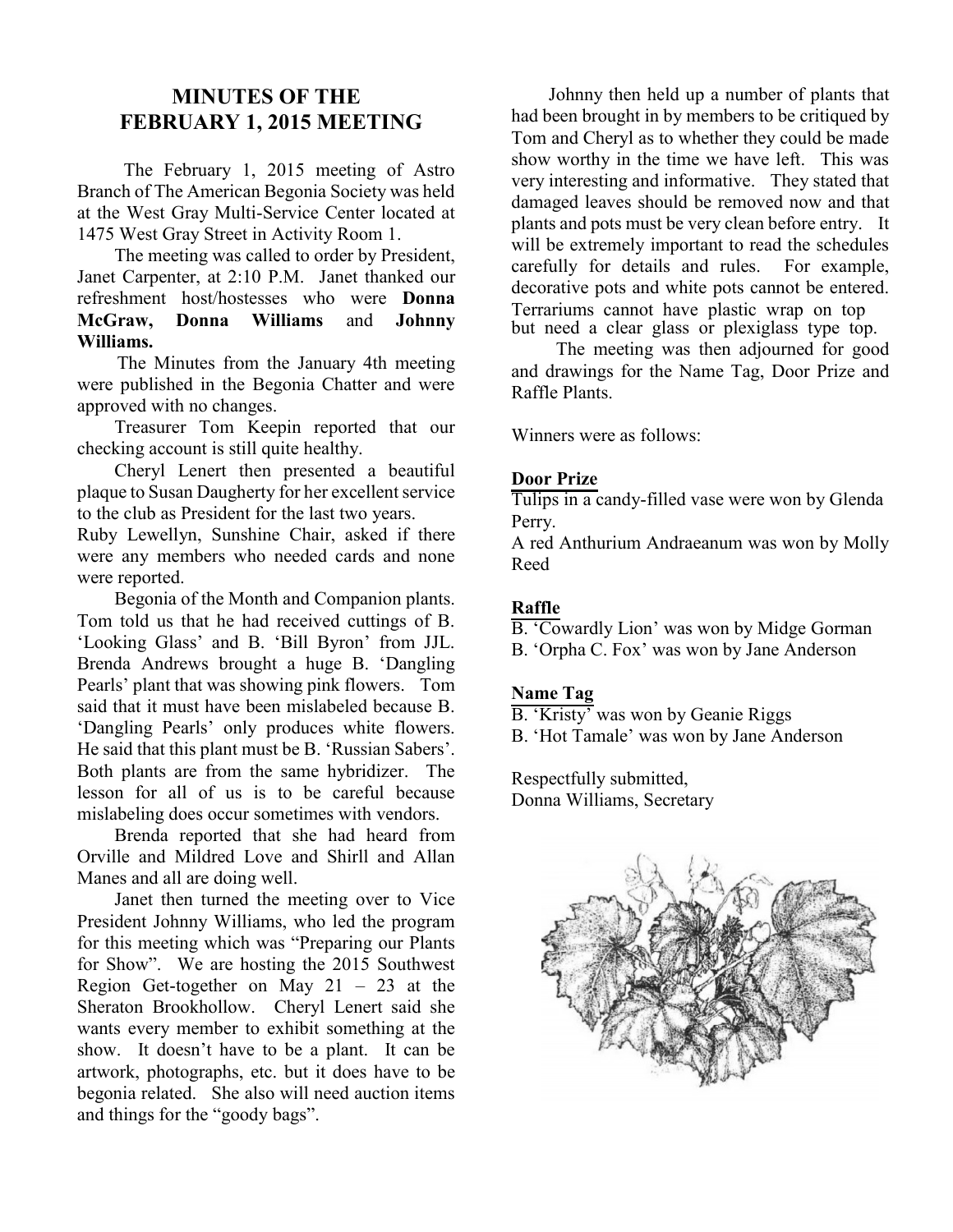# **PRUNING, PLANTING AND TRANSPLANTING**

## **March**

|       | 1 <sup>st</sup>                                        | Cancer        |
|-------|--------------------------------------------------------|---------------|
|       | $10^{th}$ & $11^{th}$                                  | Scorpio       |
|       | $15^{th}$ & $16^{th}$                                  | Caprico       |
|       | $19th$ & $20th$                                        | Pisces        |
|       | $23^{\rm rd}$ & $24^{\rm th}$                          | <b>Taurus</b> |
|       | $27^{th}$ , $28^{th}$ & $29^{th}$                      | Cancer        |
| April |                                                        |               |
|       | $6^{th}$ , $7^{th}$ & $8^{th}$                         | Scorpio       |
|       | $11^{th}$ & $12^{th}$                                  | Caprico       |
|       | $15^{th}$ & $16^{th}$                                  | Pisces        |
|       | 19th & 20th                                            | <b>Taurus</b> |
|       | $23^{\text{rd}}$ , $24^{\text{th}}$ & $25^{\text{th}}$ | Cancer        |

nricorn nricorn

- · Planting and Transplanting are best done in Cancer, Scorpio and Pisces with Cancer being the best.
- Best Pruning for quick growth is first Taurus and then Capricorn.

## **WEATHER FORECAST FOR MARCH 2015**

\_\_\_\_\_\_\_\_\_\_\_\_\_\_\_\_\_\_\_\_\_\_\_\_\_\_\_\_\_\_\_\_\_\_\_\_\_

According to the United States Weather Service Houston and surrounding area fall in what they predict our weather will be for the Month of March 2015.

Our temperatures will be near normal and our precipitation will be slightly above normal. Our temperatures should average from 47 degrees in the North to 58 degrees in the South. Our coolest temperatures for March will be March 3<sup>rd</sup> thru 6<sup>th</sup>,  $12^{th}$  thru  $15^{th}$ ,  $19^{th}$  thru  $24^{th}$ ,  $26^{th}$  thru  $28^{th}$  and  $31^{st}$ . Our warmest temperatures for March will be March  $8^{th}$  thru  $11^{th}$ ,  $17^{th}$  &  $18^{th}$  and  $29^{th}$ . The best chance for scattered showers and thunderstorms will be around March 2<sup>nd</sup> thru 5<sup>th</sup>, 11thru 13<sup>th</sup>, 18<sup>th</sup> thru 22<sup>nd</sup>, 25<sup>th</sup> thru 27<sup>th</sup> and 30<sup>th</sup> & 31<sup>st</sup>. A significant severe weather outbreak is possible around March 11<sup>th</sup> & 12<sup>th</sup> and 18<sup>th</sup> & 19<sup>th</sup> with locally heavy precipitation.

# **HAPPY BITHEDAY TO YOU!**

Birthday wishes go out to or member born in this month of February.

Elaine Riquelmy March 2<sup>nd</sup>

"Today is a day to enjoy being with friends. To look back on where you've been and to look forward to the special times the future holds for you."

## **Happy Birthday!**



## **Spring Branch African Violet club Show and Sale**

The Spring Branch African Violet Club will be having their Show and Sale at Judson Robinson Jr. Community Center, located at 2020 Herman Drive. The Dates and Times are as follows:

## **Saturday, March 7, 2015**

Show: 1:00 P.M. to 5:00 P.M. Sale:  $9.00 \text{ A} \text{ M}$  to  $5.00 \text{ P} \text{ M}$ .

#### **Sunday, March 8, 2015**

Show & Sale: 10:00 A.M. to 3:00 P.M.

Please make plans to go by and see them, their show is always beautiful and they will have beautiful plants for sale also.

There is no problem parking.